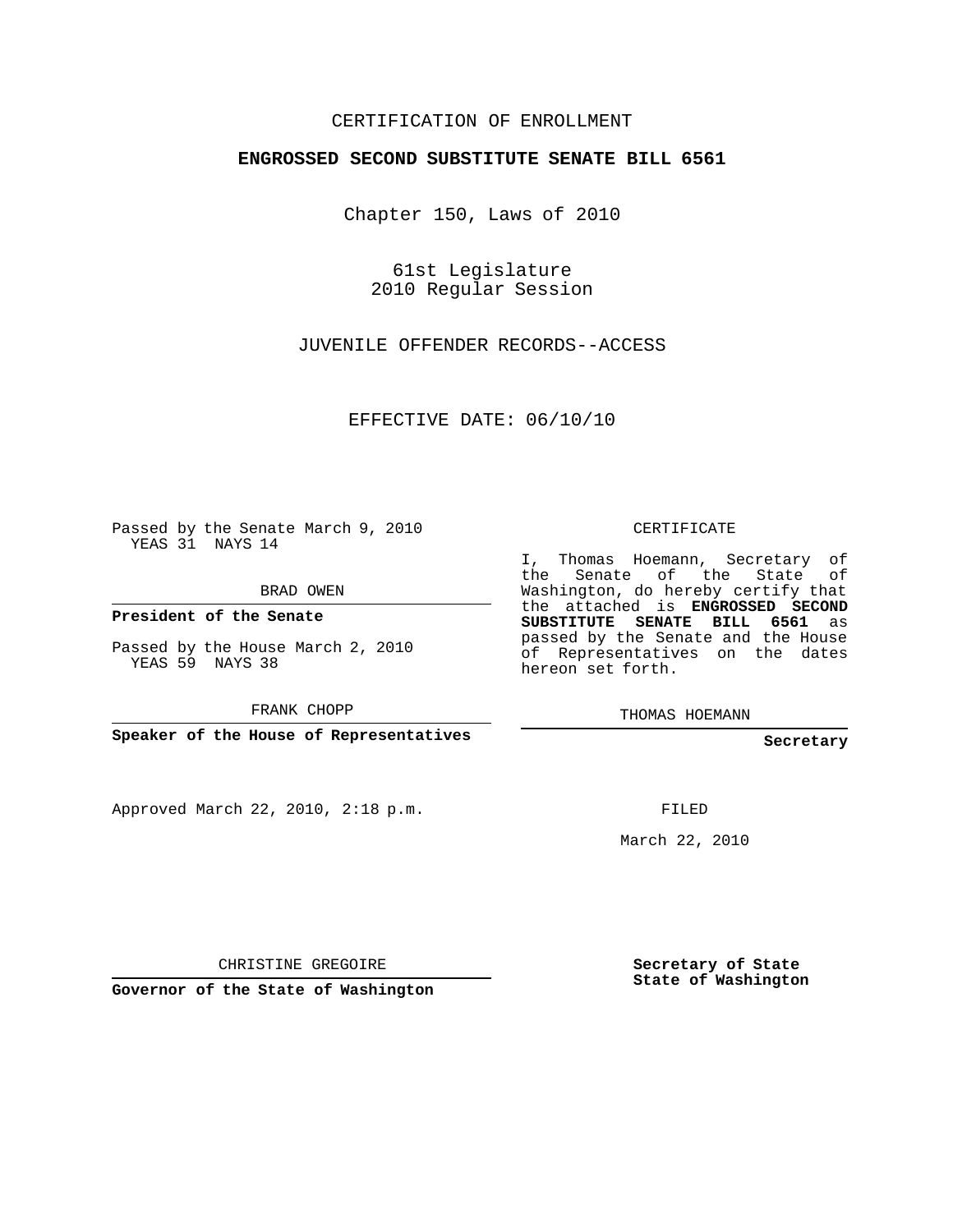## **ENGROSSED SECOND SUBSTITUTE SENATE BILL 6561** \_\_\_\_\_\_\_\_\_\_\_\_\_\_\_\_\_\_\_\_\_\_\_\_\_\_\_\_\_\_\_\_\_\_\_\_\_\_\_\_\_\_\_\_\_

\_\_\_\_\_\_\_\_\_\_\_\_\_\_\_\_\_\_\_\_\_\_\_\_\_\_\_\_\_\_\_\_\_\_\_\_\_\_\_\_\_\_\_\_\_

AS AMENDED BY THE HOUSE

Passed Legislature - 2010 Regular Session

## **State of Washington 61st Legislature 2010 Regular Session**

**By** Senate Ways & Means (originally sponsored by Senators Hargrove, McCaslin, Regala, and Stevens)

READ FIRST TIME 02/09/10.

1 AN ACT Relating to restricting access to juvenile offender records; 2 and amending RCW 13.04.240, 13.50.050, 13.50.010, and 13.04.011.

3 BE IT ENACTED BY THE LEGISLATURE OF THE STATE OF WASHINGTON:

 4 **Sec. 1.** RCW 13.04.240 and 1961 c 302 s 16 are each amended to read 5 as follows:

6 An order of court adjudging a child ((delinquent)) a juvenile 7 offender or dependent under the provisions of this chapter shall in no 8 case be deemed a conviction of crime.

 9 **Sec. 2.** RCW 13.50.050 and 2008 c 221 s 1 are each amended to read 10 as follows:

11 (1) This section governs records relating to the commission of 12 juvenile offenses, including records relating to diversions.

13 (2) The official juvenile court file of any alleged or proven 14 juvenile offender shall be open to public inspection, unless sealed 15 pursuant to subsection (12) of this section.

16 (3) All records other than the official juvenile court file are 17 confidential and may be released only as provided in this section, RCW 18 13.50.010, 13.40.215, and 4.24.550.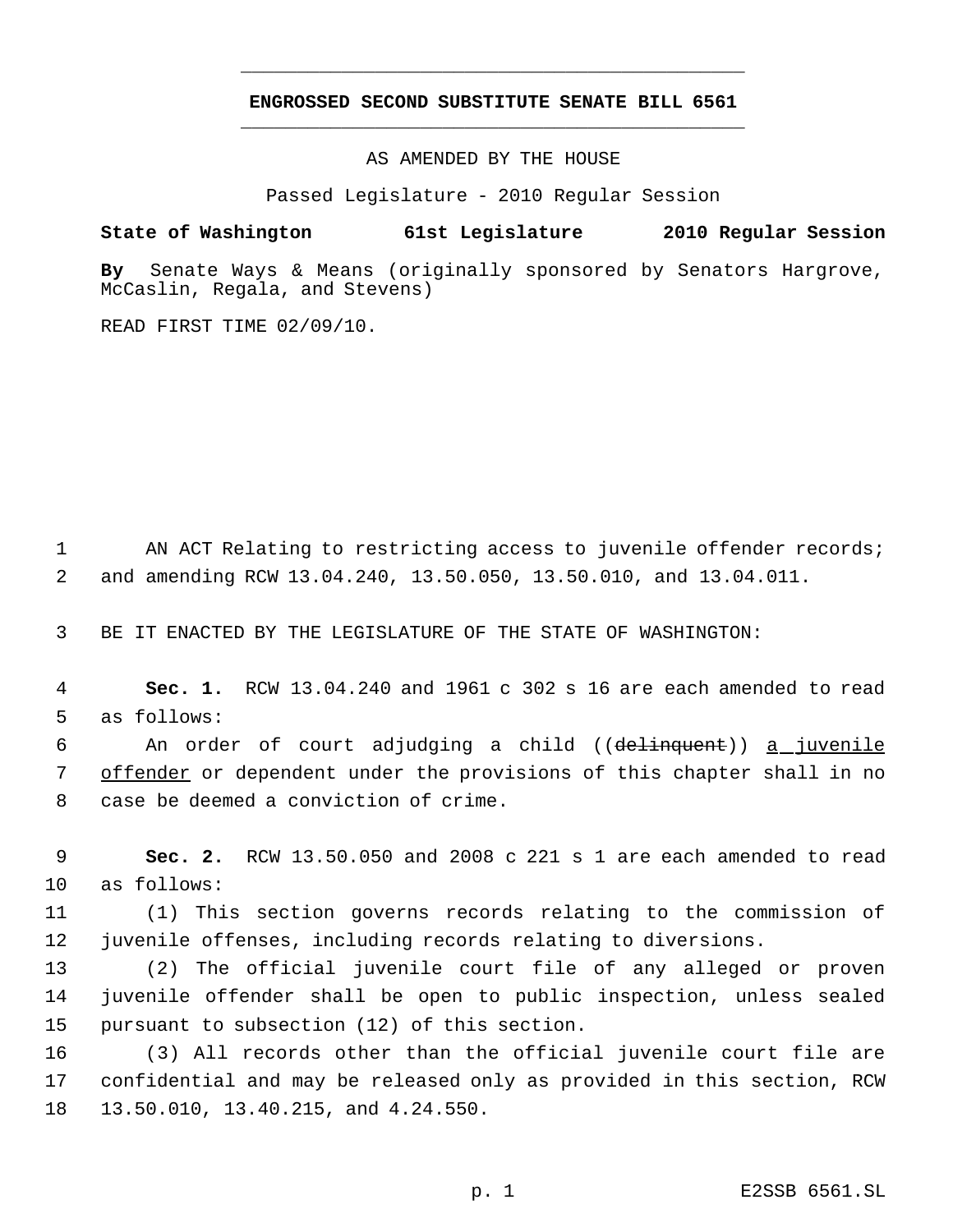(4) Except as otherwise provided in this section and RCW 13.50.010, records retained or produced by any juvenile justice or care agency may be released to other participants in the juvenile justice or care system only when an investigation or case involving the juvenile in question is being pursued by the other participant or when that other participant is assigned the responsibility for supervising the juvenile.

 (5) Except as provided in RCW 4.24.550, information not in an official juvenile court file concerning a juvenile or a juvenile's family may be released to the public only when that information could not reasonably be expected to identify the juvenile or the juvenile's family.

 (6) Notwithstanding any other provision of this chapter, the release, to the juvenile or his or her attorney, of law enforcement and prosecuting attorneys' records pertaining to investigation, diversion, and prosecution of juvenile offenses shall be governed by the rules of discovery and other rules of law applicable in adult criminal investigations and prosecutions.

 (7) Upon the decision to arrest or the arrest, law enforcement and prosecuting attorneys may cooperate with schools in releasing information to a school pertaining to the investigation, diversion, and prosecution of a juvenile attending the school. Upon the decision to arrest or the arrest, incident reports may be released unless releasing the records would jeopardize the investigation or prosecution or endanger witnesses. If release of incident reports would jeopardize the investigation or prosecution or endanger witnesses, law enforcement and prosecuting attorneys may release information to the maximum extent possible to assist schools in protecting other students, staff, and school property.

 (8) The juvenile court and the prosecutor may set up and maintain a central record-keeping system which may receive information on all alleged juvenile offenders against whom a complaint has been filed pursuant to RCW 13.40.070 whether or not their cases are currently pending before the court. The central record-keeping system may be computerized. If a complaint has been referred to a diversion unit, the diversion unit shall promptly report to the juvenile court or the prosecuting attorney when the juvenile has agreed to diversion. An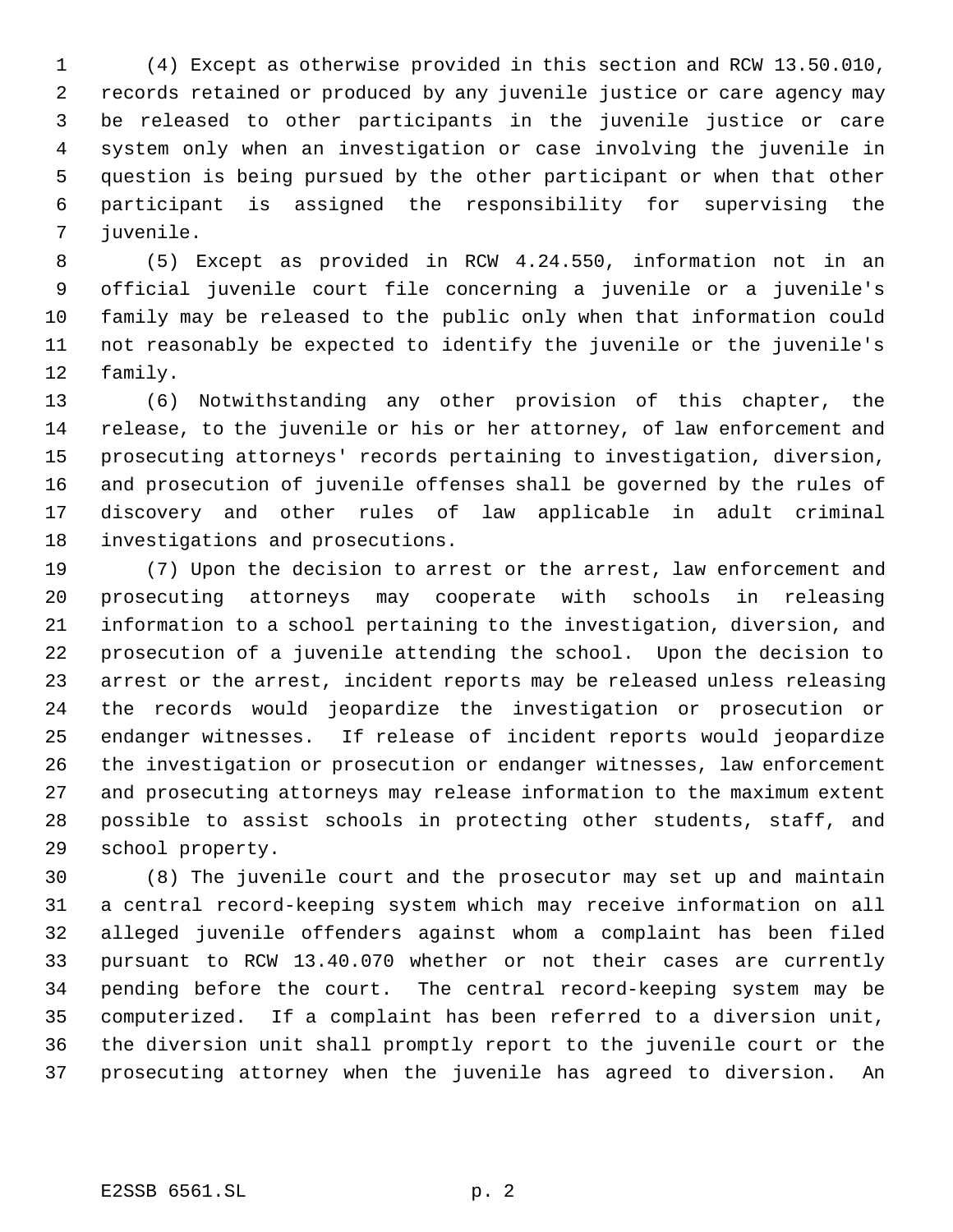offense shall not be reported as criminal history in any central record-keeping system without notification by the diversion unit of the date on which the offender agreed to diversion.

 (9) Upon request of the victim of a crime or the victim's immediate family, the identity of an alleged or proven juvenile offender alleged or found to have committed a crime against the victim and the identity of the alleged or proven juvenile offender's parent, guardian, or custodian and the circumstance of the alleged or proven crime shall be released to the victim of the crime or the victim's immediate family.

 (10) Subject to the rules of discovery applicable in adult criminal prosecutions, the juvenile offense records of an adult criminal defendant or witness in an adult criminal proceeding shall be released upon request to prosecution and defense counsel after a charge has actually been filed. The juvenile offense records of any adult convicted of a crime and placed under the supervision of the adult corrections system shall be released upon request to the adult corrections system.

 (11) In any case in which an information has been filed pursuant to RCW 13.40.100 or a complaint has been filed with the prosecutor and referred for diversion pursuant to RCW 13.40.070, the person the subject of the information or complaint may file a motion with the court to have the court vacate its order and findings, if any, and, subject to subsection (23) of this section, order the sealing of the official juvenile court file, the social file, and records of the court and of any other agency in the case.

26 (12) $(a)$  The court shall not grant any motion to seal records for 27 class A offenses made pursuant to subsection (11) of this section that 28 is filed on or after July 1, 1997, unless  $((\frac{it \text{ finds that}}{t})$ :

29 ( $((a)$  For class B offenses other than sex offenses,)) (i) Since the last date of release from confinement, including full-time residential treatment, if any, or entry of disposition, the person has spent five consecutive years in the community without committing any offense or 33 crime that subsequently results in  $\underline{an\_adjudication\_or}$  conviction( $(-$  For class C offenses other than sex offenses, since the last date of release from confinement, including full-time residential treatment, if 36 any, or entry of disposition, the person has spent two consecutive years in the community without committing any offense or crime that 38 subsequently - results - in - conviction. For - gross - misdemeanors - and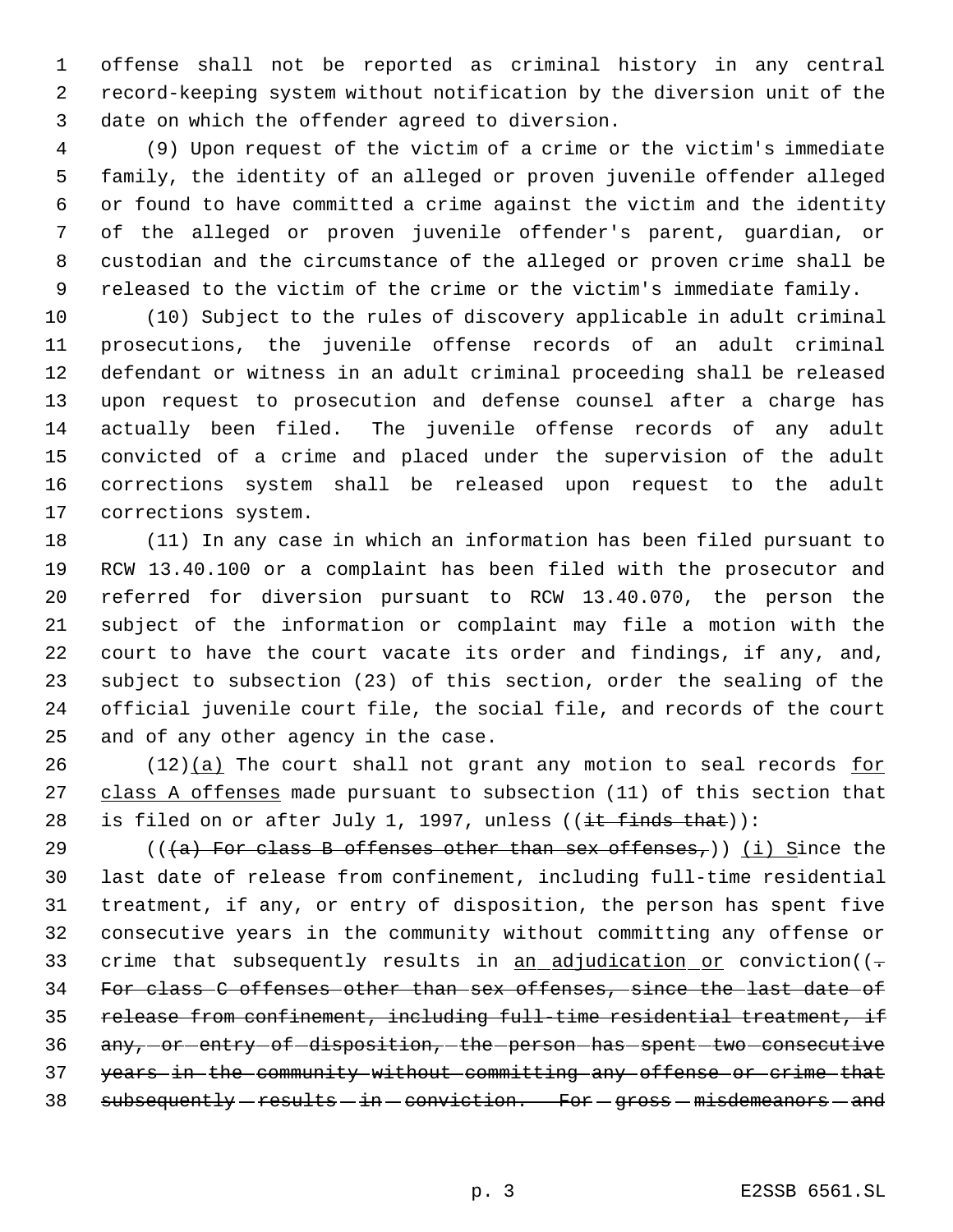1 misdemeanors, since the last date of release from confinement, 2 including  $-full-time -residential - treatment, -if - any, -or - entry - of$  $3$  disposition,  $-\text{the}-\text{person}-\text{has}-\text{spent}-\text{two}-\text{consective}-\text{years}-\text{in}-\text{the}$ 4 community without committing any offense or crime that subsequently 5 results - in - conviction. For - diversions, - since - completion - of - the 6 diversion agreement, the person has spent two consecutive years in the 7 community without committing any offense or crime that subsequently 8 results in conviction or diversion) ;

9  $((+b))$   $(i)$  No proceeding is pending against the moving party 10 seeking the conviction of a juvenile offense or a criminal offense;

11 ( $(\langle e \rangle)$ ) <u>(iii)</u> No proceeding is pending seeking the formation of a 12 diversion agreement with that person;

13  $((\overline{d}))$   $(iv)$  The person has not been convicted of a  $((\overline{elass A or}))$ 14 sex offense; and

15  $((\{e\}))(y)$  Full restitution has been paid.

16 (b) The court shall not grant any motion to seal records for class 17 B, C, gross misdemeanor and misdemeanor offenses and diversions made 18 under subsection (11) of this section unless:

19 (i) Since the date of last release from confinement, including 20 full-time residential treatment, if any, entry of disposition, or 21 completion of the diversion agreement, the person has spent two 22 consecutive years in the community without being convicted of any 23 offense or crime;

24 (ii) No proceeding is pending against the moving party seeking the 25 conviction of a juvenile offense or a criminal offense;

26 (iii) No proceeding is pending seeking the formation of a diversion 27 agreement with that person;

28 (iv) The person has not been convicted of a sex offense; and 29 (v) Full restitution has been paid.

30 (13) The person making a motion pursuant to subsection (11) of this 31 section shall give reasonable notice of the motion to the prosecution 32 and to any person or agency whose files are sought to be sealed.

 (14) If the court grants the motion to seal made pursuant to subsection (11) of this section, it shall, subject to subsection (23) of this section, order sealed the official juvenile court file, the social file, and other records relating to the case as are named in the order. Thereafter, the proceedings in the case shall be treated as if they never occurred, and the subject of the records may reply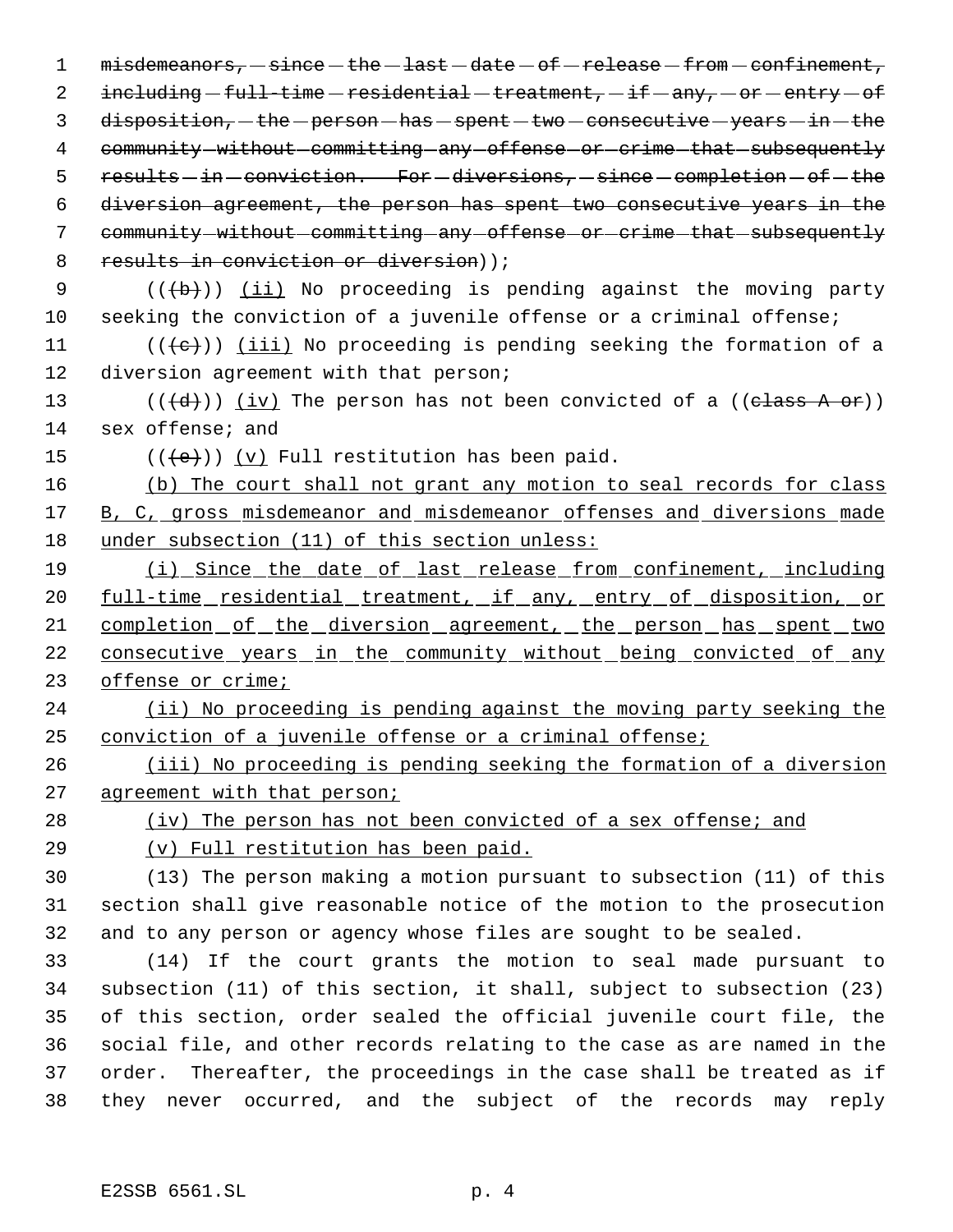accordingly to any inquiry about the events, records of which are sealed. Any agency shall reply to any inquiry concerning confidential or sealed records that records are confidential, and no information can be given about the existence or nonexistence of records concerning an individual.

 (15) Inspection of the files and records included in the order to seal may thereafter be permitted only by order of the court upon motion made by the person who is the subject of the information or complaint, except as otherwise provided in RCW 13.50.010(8) and subsection (23) of this section.

 (16) Any adjudication of a juvenile offense or a crime subsequent to sealing has the effect of nullifying the sealing order. Any charging of an adult felony subsequent to the sealing has the effect of nullifying the sealing order for the purposes of chapter 9.94A RCW. The administrative office of the courts shall ensure that the superior court judicial information system provides prosecutors access to information on the existence of sealed juvenile records.

 (17)(a)(i) Subject to subsection (23) of this section, all records maintained by any court or law enforcement agency, including the juvenile court, local law enforcement, the Washington state patrol, and the prosecutor's office, shall be automatically destroyed within ninety days of becoming eligible for destruction. Juvenile records are eligible for destruction when:

 (A) The person who is the subject of the information or complaint is at least eighteen years of age;

 (B) His or her criminal history consists entirely of one diversion agreement or counsel and release entered on or after June 12, 2008;

 (C) Two years have elapsed since completion of the agreement or counsel and release;

 (D) No proceeding is pending against the person seeking the conviction of a criminal offense; and

(E) There is no restitution owing in the case.

 (ii) No less than quarterly, the administrative office of the courts shall provide a report to the juvenile courts of those individuals whose records may be eligible for destruction. The juvenile court shall verify eligibility and notify the Washington state patrol and the appropriate local law enforcement agency and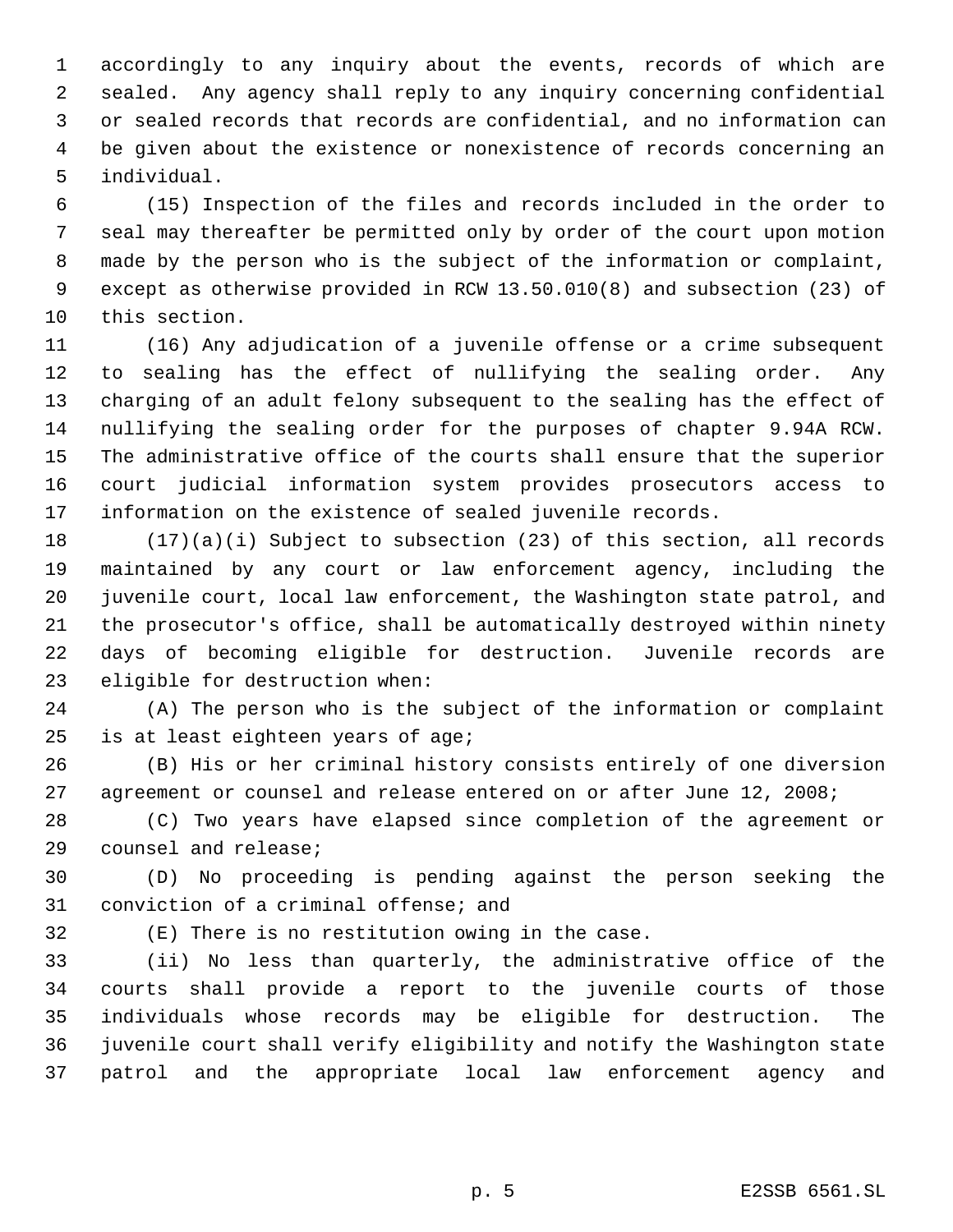prosecutor's office of the records to be destroyed. The requirement to destroy records under this subsection is not dependent on a court hearing or the issuance of a court order to destroy records.

 (iii) The state and local governments and their officers and employees are not liable for civil damages for the failure to destroy records pursuant to this section.

 (b) A person eighteen years of age or older whose criminal history consists entirely of one diversion agreement or counsel and release entered prior to June 12, 2008, may request that the court order the records in his or her case destroyed. The request shall be granted, subject to subsection (23) of this section, if the court finds that two years have elapsed since completion of the agreement or counsel and release.

 (c) A person twenty-three years of age or older whose criminal history consists of only referrals for diversion may request that the court order the records in those cases destroyed. The request shall be granted, subject to subsection (23) of this section, if the court finds that all diversion agreements have been successfully completed and no proceeding is pending against the person seeking the conviction of a criminal offense.

 (18) If the court grants the motion to destroy records made pursuant to subsection (17)(b) or (c) of this section, it shall, subject to subsection (23) of this section, order the official juvenile court file, the social file, and any other records named in the order to be destroyed.

 (19) The person making the motion pursuant to subsection (17)(b) or (c) of this section shall give reasonable notice of the motion to the prosecuting attorney and to any agency whose records are sought to be destroyed.

 (20) Any juvenile to whom the provisions of this section may apply shall be given written notice of his or her rights under this section at the time of his or her disposition hearing or during the diversion process.

 (21) Nothing in this section may be construed to prevent a crime victim or a member of the victim's family from divulging the identity of the alleged or proven juvenile offender or his or her family when necessary in a civil proceeding.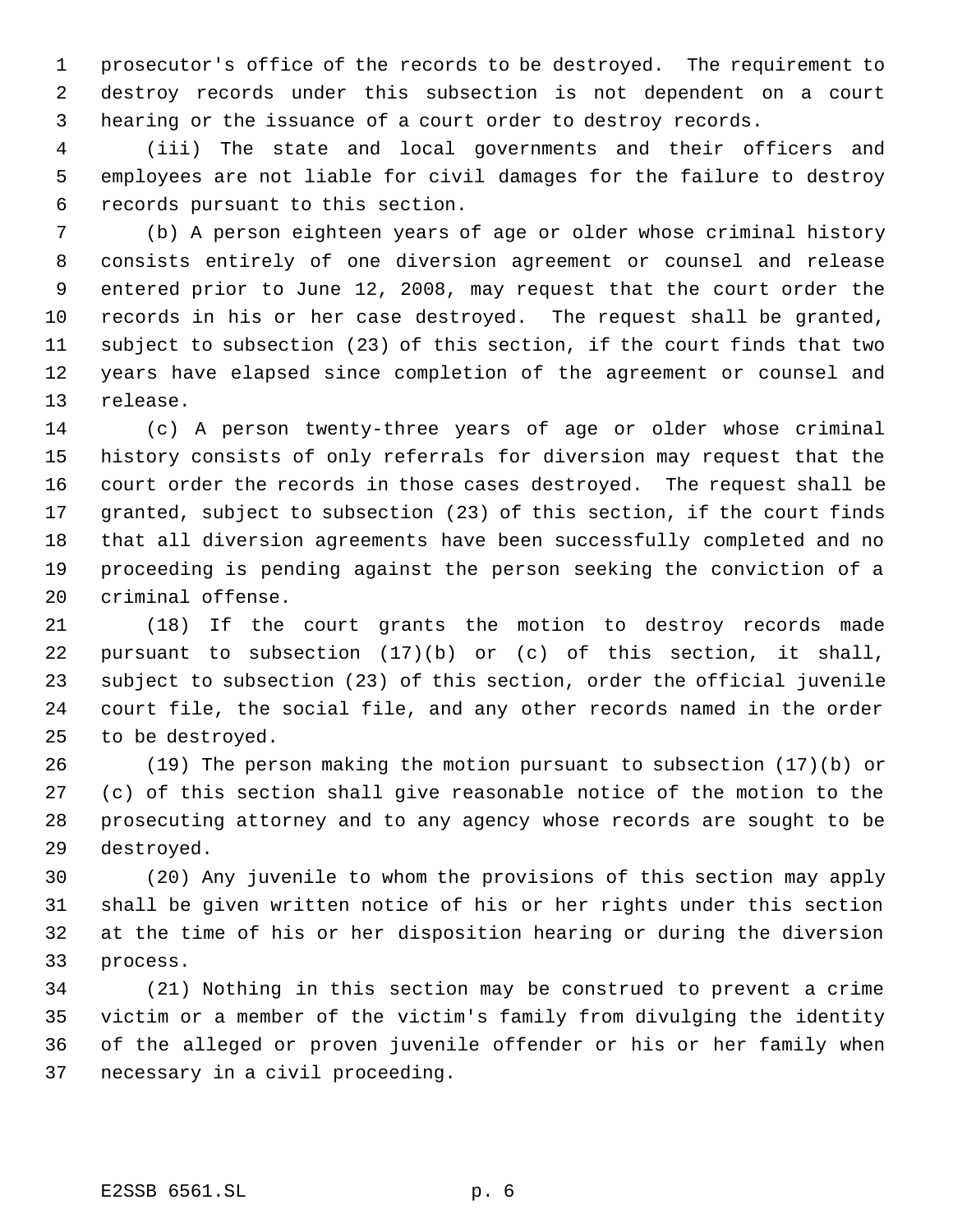(22) Any juvenile justice or care agency may, subject to the limitations in subsection (23) of this section and (a) and (b) of this subsection, develop procedures for the routine destruction of records relating to juvenile offenses and diversions.

 (a) Records may be routinely destroyed only when the person the subject of the information or complaint has attained twenty-three years of age or older or pursuant to subsection (17)(a) of this section.

 (b) The court may not routinely destroy the official juvenile court file or recordings or transcripts of any proceedings.

 (23) No identifying information held by the Washington state patrol in accordance with chapter 43.43 RCW is subject to destruction or sealing under this section. For the purposes of this subsection, identifying information includes photographs, fingerprints, palmprints, soleprints, toeprints and any other data that identifies a person by physical characteristics, name, birthdate or address, but does not include information regarding criminal activity, arrest, charging, diversion, conviction or other information about a person's treatment by the criminal justice system or about the person's behavior.

 (24) Information identifying child victims under age eighteen who are victims of sexual assaults by juvenile offenders is confidential and not subject to release to the press or public without the permission of the child victim or the child's legal guardian. Identifying information includes the child victim's name, addresses, location, photographs, and in cases in which the child victim is a relative of the alleged perpetrator, identification of the relationship between the child and the alleged perpetrator. Information identifying a child victim of sexual assault may be released to law enforcement, prosecutors, judges, defense attorneys, or private or governmental agencies that provide services to the child victim of sexual assault.

 **Sec. 3.** RCW 13.50.010 and 2009 c 440 s 1 are each amended to read as follows:

(1) For purposes of this chapter:

 (a) "Juvenile justice or care agency" means any of the following: Police, diversion units, court, prosecuting attorney, defense attorney, detention center, attorney general, the legislative children's oversight committee, the office of the family and children's ombudsman, the department of social and health services and its contracting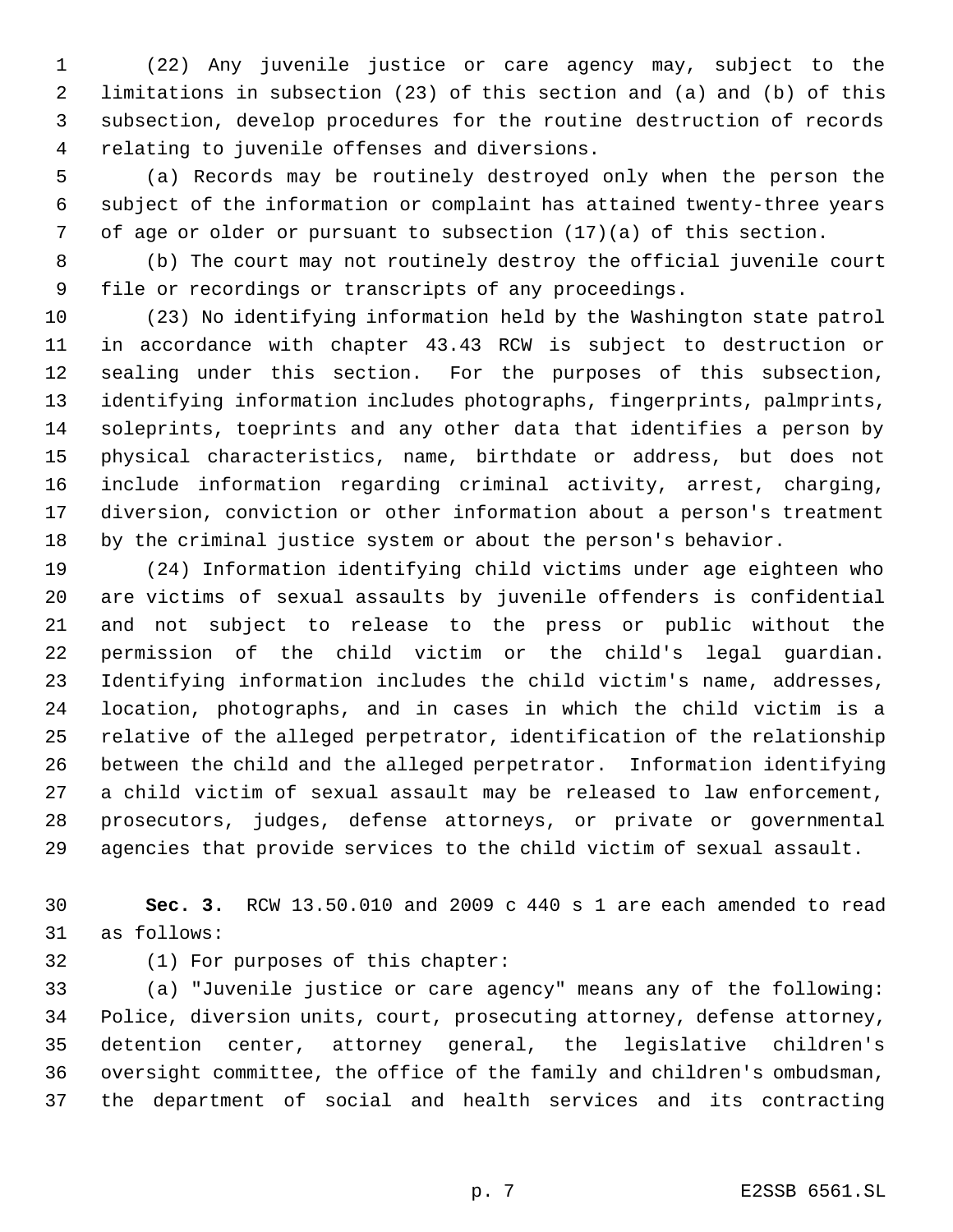agencies, schools; persons or public or private agencies having children committed to their custody; and any placement oversight committee created under RCW 72.05.415;

 (b) "Official juvenile court file" means the legal file of the juvenile court containing the petition or information, motions, memorandums, briefs, findings of the court, and court orders;

 (c) "Records" means the official juvenile court file, the social file, and records of any other juvenile justice or care agency in the case;

 (d) "Social file" means the juvenile court file containing the records and reports of the probation counselor.

 (2) Each petition or information filed with the court may include only one juvenile and each petition or information shall be filed under a separate docket number. The social file shall be filed separately from the official juvenile court file.

 (3) It is the duty of any juvenile justice or care agency to maintain accurate records. To this end:

 (a) The agency may never knowingly record inaccurate information. Any information in records maintained by the department of social and health services relating to a petition filed pursuant to chapter 13.34 RCW that is found by the court to be false or inaccurate shall be corrected or expunged from such records by the agency;

 (b) An agency shall take reasonable steps to assure the security of its records and prevent tampering with them; and

 (c) An agency shall make reasonable efforts to insure the completeness of its records, including action taken by other agencies with respect to matters in its files.

 (4) Each juvenile justice or care agency shall implement procedures consistent with the provisions of this chapter to facilitate inquiries concerning records.

 (5) Any person who has reasonable cause to believe information concerning that person is included in the records of a juvenile justice or care agency and who has been denied access to those records by the agency may make a motion to the court for an order authorizing that person to inspect the juvenile justice or care agency record concerning that person. The court shall grant the motion to examine records unless it finds that in the interests of justice or in the best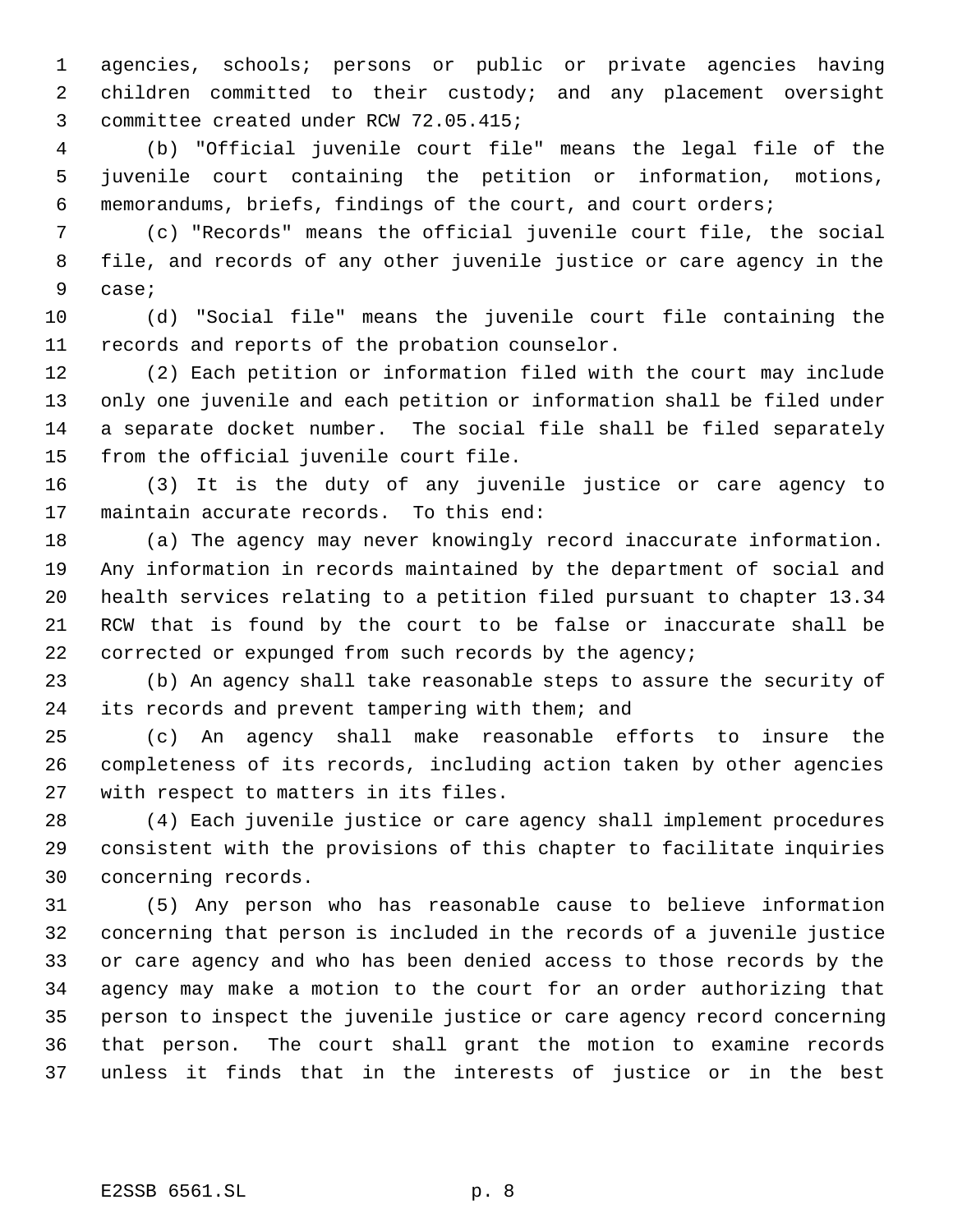interests of the juvenile the records or parts of them should remain confidential.

 (6) A juvenile, or his or her parents, or any person who has reasonable cause to believe information concerning that person is included in the records of a juvenile justice or care agency may make a motion to the court challenging the accuracy of any information concerning the moving party in the record or challenging the continued possession of the record by the agency. If the court grants the motion, it shall order the record or information to be corrected or destroyed.

 (7) The person making a motion under subsection (5) or (6) of this section shall give reasonable notice of the motion to all parties to the original action and to any agency whose records will be affected by the motion.

 (8) The court may permit inspection of records by, or release of information to, any clinic, hospital, or agency which has the subject person under care or treatment. The court may also permit inspection by or release to individuals or agencies, including juvenile justice advisory committees of county law and justice councils, engaged in legitimate research for educational, scientific, or public purposes. ((The court may also permit inspection of, or release of information 22 from, records which have been sealed pursuant to RCW 13.50.050(12).) The court shall release to the sentencing guidelines commission records needed for its research and data-gathering functions under RCW 9.94A.850 and other statutes. Access to records or information for research purposes shall be permitted only if the anonymity of all persons mentioned in the records or information will be preserved. Each person granted permission to inspect juvenile justice or care agency records for research purposes shall present a notarized statement to the court stating that the names of juveniles and parents will remain confidential.

 (9) Juvenile detention facilities shall release records to the sentencing guidelines commission under RCW 9.94A.850 upon request. The commission shall not disclose the names of any juveniles or parents mentioned in the records without the named individual's written permission.

(10) Requirements in this chapter relating to the court's authority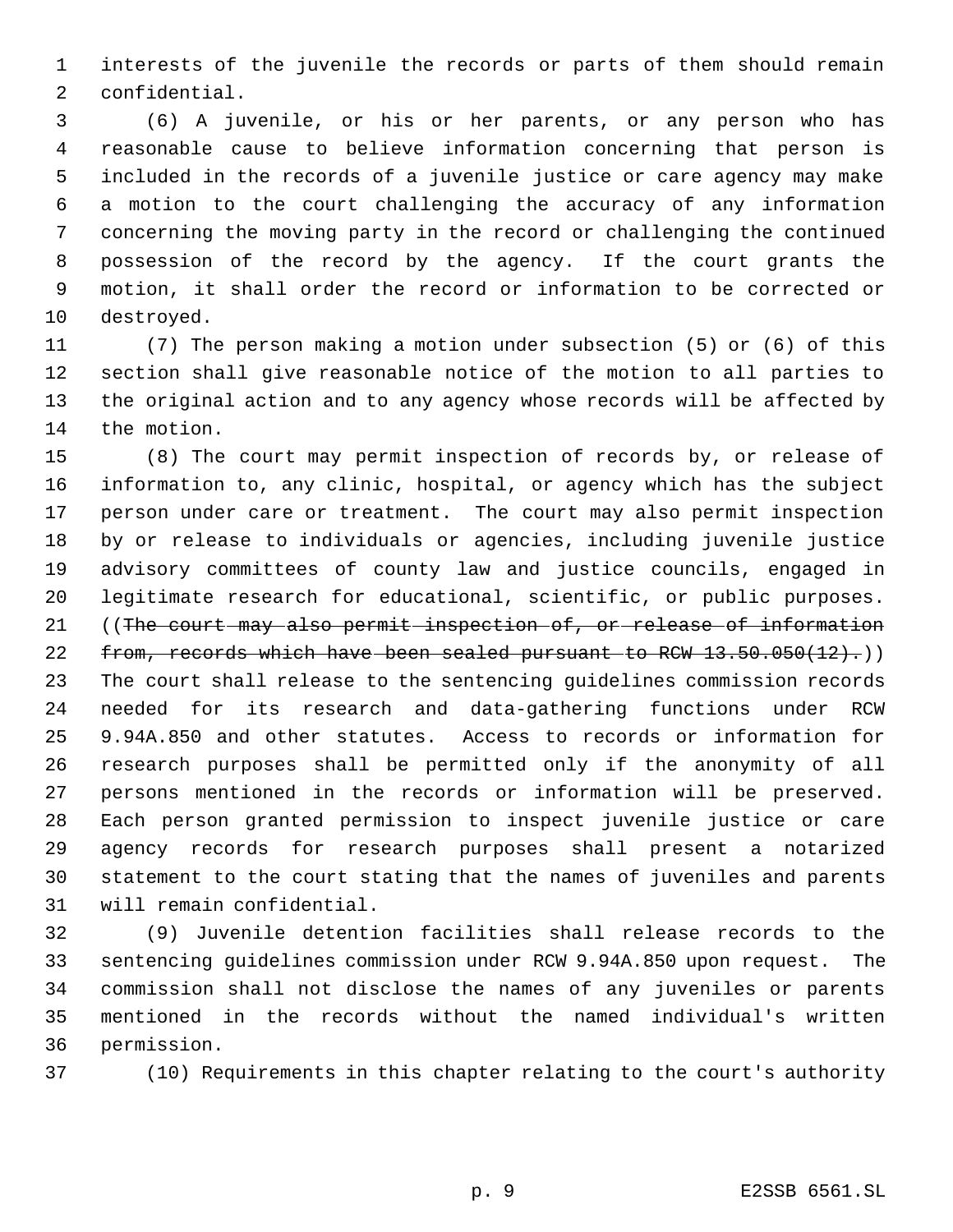to compel disclosure shall not apply to the legislative children's oversight committee or the office of the family and children's ombudsman.

 (11) For the purpose of research only, the administrative office of the courts shall maintain an electronic research copy of all records in the judicial information system related to juveniles. Access to the research copy is restricted to the Washington state center for court research. The Washington state center for court research shall maintain the confidentiality of all confidential records and shall preserve the anonymity of all persons identified in the research copy. The research copy may not be subject to any records retention schedule and must include records destroyed or removed from the judicial information system pursuant to RCW 13.50.050 (17) and (18) and 13.50.100(3).

 (12) The court shall release to the Washington state office of public defense records needed to implement the agency's oversight, technical assistance, and other functions as required by RCW 2.70.020. Access to the records used as a basis for oversight, technical assistance, or other agency functions is restricted to the Washington state office of public defense. The Washington state office of public defense shall maintain the confidentiality of all confidential information included in the records.

 **Sec. 4.** RCW 13.04.011 and 1997 c 338 s 6 are each amended to read as follows:

For purposes of this title:

 (1) "Adjudication" has the same meaning as "conviction" in RCW 27 9.94A.030, ((and-the-terms-must-be-construed-identically-and-used 28 interchangeably)) but only for the purposes of sentencing under chapter 9.94A RCW;

 (2) Except as specifically provided in RCW 13.40.020 and chapter 13.24 RCW, "juvenile," "youth," and "child" mean any individual who is 32 under the chronological age of eighteen years;

 (3) "Juvenile offender" and "juvenile offense" have the meaning ascribed in RCW 13.40.020;

 (4) "Court" when used without further qualification means the juvenile court judge(s) or commissioner(s);